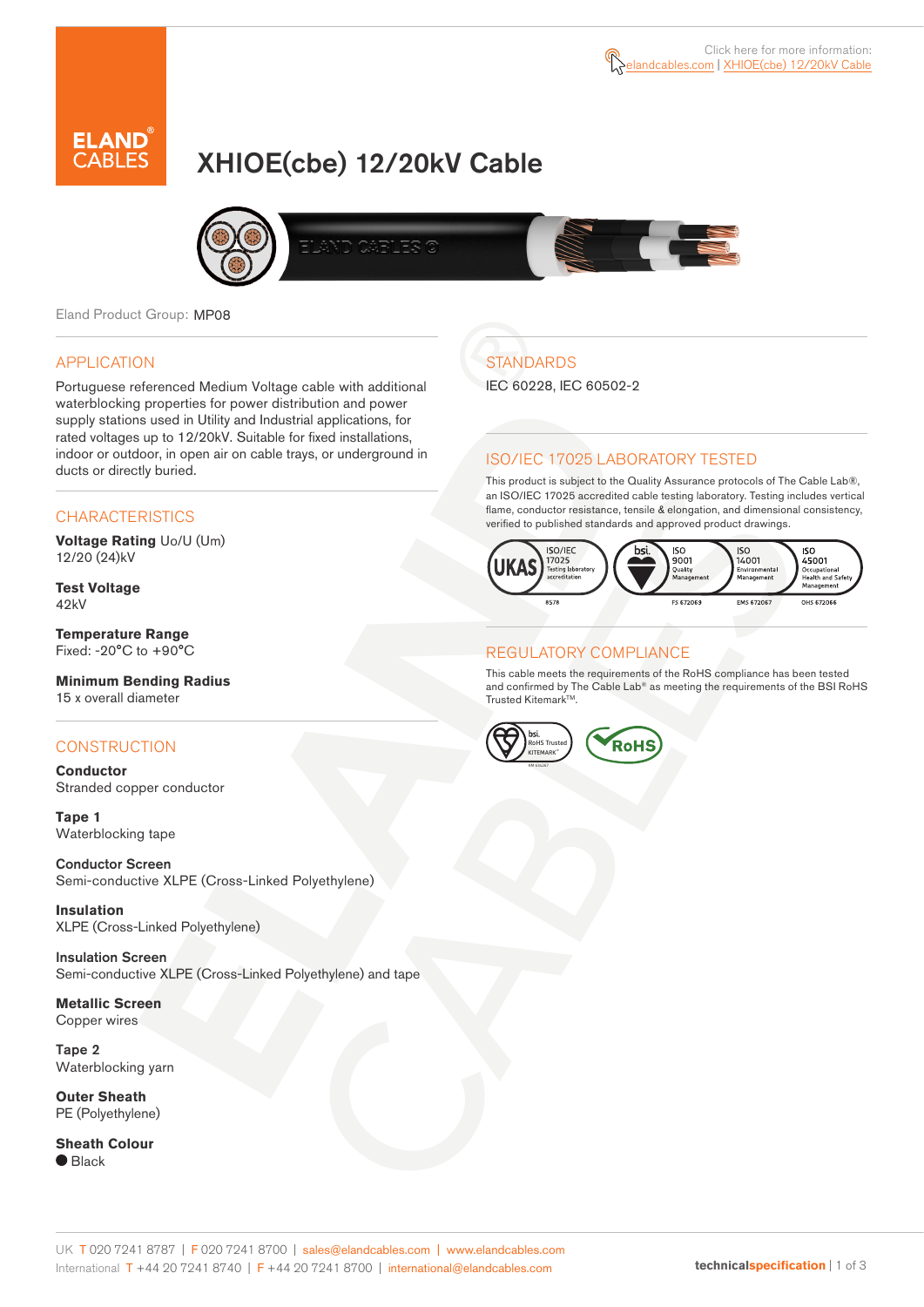

## DIMENSIONS

| ELAND PART NO. | NO. OF<br>CORES | <b>CONDUCTOR NOMINAL</b><br>CROSS SECTIONAL AREA<br>mm <sup>2</sup> | NOMINAL DIAMETER<br><b>OVER INSULATION</b><br>mm | <b>NOMINAL</b><br><b>OVERALL DIAMETER</b><br>mm | <b>NOMINAL</b><br><b>WEIGHT</b><br>kg/km |
|----------------|-----------------|---------------------------------------------------------------------|--------------------------------------------------|-------------------------------------------------|------------------------------------------|
| MP0820K01035   | 1               | 35                                                                  | 20.0                                             | 27.5                                            | 1025                                     |
| MP0820K01050   | $\mathbf{1}$    | 50                                                                  | 21.0                                             | 29.0                                            | 1170                                     |
| MP0820K01070   | $\mathbf{1}$    | 70                                                                  | 23.0                                             | 31.0                                            | 1425                                     |
| MP0820K01095   | $\mathbf{1}$    | 95                                                                  | 24.5                                             | 32.5                                            | 1705                                     |
| MP0820K01120   | $\mathbf{1}$    | 120                                                                 | 26.5                                             | 34.5                                            | 2000                                     |
| MP0820K01150   | $\mathbf{1}$    | 150                                                                 | 27.5                                             | 35.5                                            | 2270                                     |
| MP0820K01185   | 1               | 185                                                                 | 28.5                                             | 37.0                                            | 2660                                     |
| MP0820K01240   | $\mathbf{1}$    | 240                                                                 | 31.5                                             | 39.5                                            | 3250                                     |
| MP0820K01300   | 1               | 300                                                                 | 34.0                                             | 42.5                                            | 3920                                     |
| MP0820K01400   | $\mathbf{1}$    | 400                                                                 | 37.0                                             | 45.5                                            | 4880                                     |
| MP0820K01500   | 1               | 500                                                                 | 40.0                                             | 49.0                                            | 5855                                     |
| MP0820K01630   | $\mathbf{1}$    | 630                                                                 | 46.0                                             | 52.5                                            | 7510                                     |
| MP0820K03035   | 3               | 35                                                                  | 20.0                                             | 56.0                                            | 3950                                     |
| MP0820K03050   | 3               | 50                                                                  | 21.0                                             | 59.0                                            | 4525                                     |
| MP0820K03070   | 3               | 70                                                                  | 23.0                                             | 63.0                                            | 5470                                     |
| MP0820K03095   | 3               | 95                                                                  | 24.5                                             | 67.0                                            | 6485                                     |
| MP0820K03120   | 3               | 120                                                                 | 26.5                                             | 70.5                                            | 7480                                     |
| MP0820K03150   | 3               | 150                                                                 | 27.5                                             | 73.5                                            | 8465                                     |
| MP0820K03185   | 3               | 185                                                                 | 28.5                                             | 76.5                                            | 9775                                     |
| MP0820K03240   | 3               | 240                                                                 | 31.5                                             | 82.5                                            | 11930                                    |
| MP0820K03300   | 3               | 300                                                                 | 34.0                                             | 88.5                                            | 14270                                    |
| MP0820K03400   | 3               | 400                                                                 | 37.0                                             | 95.5                                            | 17600                                    |

## ELECTRICAL CHARACTERISTICS

| NO. OF<br>CORES | CONDUCTOR NOMINAL<br><b>CROSS SECTIONAL</b><br>AREA | <b>CONDUCTOR MAXIMUM</b><br><b>SHORT CIRCUIT</b><br><b>CURRENT T=1S</b> | CONDUCTOR DC<br>RESISTANCE AT 20°C<br>ohm/km | <b>INDUCTANCE</b><br>mH/km | CAPACITANCE<br>uF/km | <b>CURRENT CARRYING CAPACITY</b><br>Amps |               |
|-----------------|-----------------------------------------------------|-------------------------------------------------------------------------|----------------------------------------------|----------------------------|----------------------|------------------------------------------|---------------|
|                 | mm <sup>2</sup>                                     | kA                                                                      |                                              |                            |                      | In Air                                   | <b>Buried</b> |
|                 | 35                                                  | 5.0                                                                     | 0.5240                                       | 0.44                       | 0.20                 | 197                                      | 191           |
| $\mathbf{1}$    | 50                                                  | 7.5                                                                     | 0.3870                                       | 0.42                       | 0.21                 | 236                                      | 226           |
|                 | 70                                                  | 10.0                                                                    | 0.2680                                       | 0.40                       | 0.24                 | 295                                      | 277           |
| $\mathbf{1}$    | 95                                                  | 13.6                                                                    | 0.1930                                       | 0.38                       | 0.27                 | 359                                      | 333           |
|                 | 120                                                 | 17.2                                                                    | 0.1530                                       | 0.36                       | 0.29                 | 416                                      | 379           |
| $\mathbf{1}$    | 150                                                 | 21.5                                                                    | 0.1240                                       | 0.35                       | 0.31                 | 471                                      | 425           |
| 1               | 185                                                 | 26.5                                                                    | 0.0991                                       | 0.34                       | 0.33                 | 537                                      | 479           |
| $\mathbf{1}$    | 240                                                 | 34.3                                                                    | 0.0754                                       | 0.33                       | 0.38                 | 639                                      | 558           |
|                 | 300                                                 | 42.9                                                                    | 0.0601                                       | 0.32                       | 0.42                 | 738                                      | 632           |
| $\mathbf{1}$    | 400                                                 | 57.2                                                                    | 0.0470                                       | 0.30                       | 0.46                 | 858                                      | 720           |
| 1               | 500                                                 | 71.5                                                                    | 0.0366                                       | 0.29                       | 0.51                 | 993                                      | 817           |
| 1               | 630                                                 | 90.1                                                                    | 0.0283                                       | 0.29                       | 0.56                 | 1 1 4 3                                  | 922           |
| 3               | 35                                                  | 5.0                                                                     | 0.5240                                       | 0.43                       | 0.17                 | 170                                      | 175           |
| 3               | 50                                                  | 7.5                                                                     | 0.3870                                       | 0.41                       | 0.19                 | 204                                      | 209           |
| 3               | 70                                                  | 10.0                                                                    | 0.2680                                       | 0.37                       | 0.21                 | 253                                      | 256           |
| 3               | 95                                                  | 13.6                                                                    | 0.1930                                       | 0.36                       | 0.23                 | 304                                      | 303           |
| 3               | 120                                                 | 17.2                                                                    | 0.1530                                       | 0.34                       | 0.25                 | 351                                      | 345           |

The information contained within this datasheet is for guidance only and is subject to change without notice or liability. All the information is provided in good faith and is believed to be correct at the time of publication. When selecting cable accessories, please note that actual cable dimensions may vary due to manufacturing tolerances.